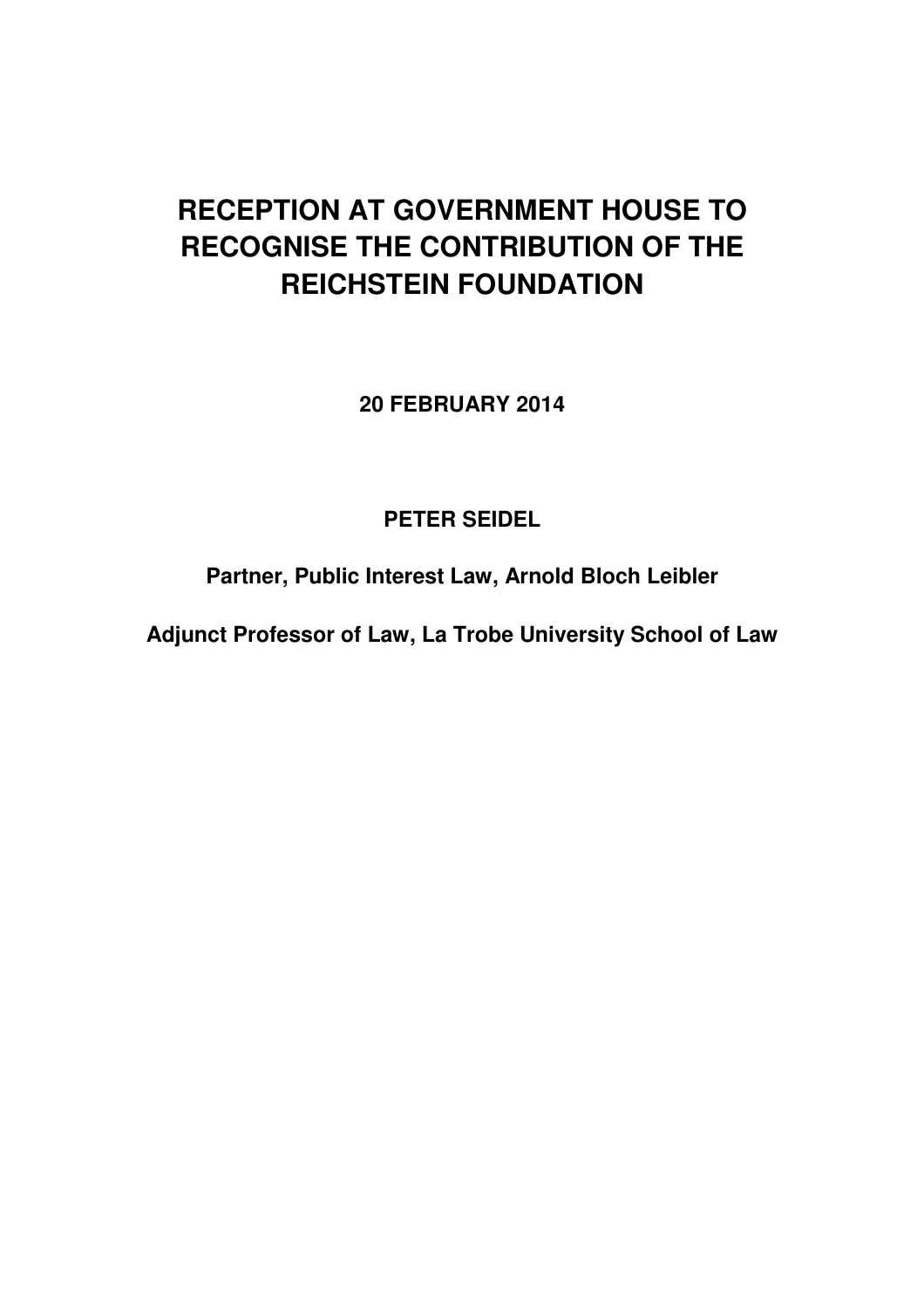**Your Excellency and Mrs Chernov, distinguished guests, friends, colleagues.** 

**I acknowledge we are gathering tonight in this majestic place on what always was and always will be Wurundjeri country. In doing so, I also acknowledge we have so much to learn from the Wurundjeri and traditional owners throughout Australia - about respect, dignity, forgiveness.** 

**'The man of action' was the catchphrase the great Australian industrialist, Lance Reichstein, used in his successful 1956 campaign to join Melbourne City Council.** 

**How fitting then that today the Foundation he created in 1970 is one of the truly great catalysts for societal change (not charity) in Australia !** 

**For decades, Reichstein has engaged in progressive philanthropy in precisely the same way Lance's flagship business, Industrial Engineering Limited, flourished throughout post-war Australia.** 

**By taking risks. Building strategic alliances. Bringing out the very best in others.** 

**Reichstein is the innovator to the innovators. Its seed funding and leverage have helped incubate some of Australia's leading civil society contributors - Philanthropy Australia, Foundation House, Social Change Network, VCOSS, Change Makers, Environmental Defenders' Office, Woor-Dungin, Australian Women's Donor's Network, Australian Environmental Grant-makers' Network, Human Rights Law Centre, to name but a few.** 

**Strong action requires strong leadership. Here, the Foundation has truly been the beneficiary of its longest serving trustee, Lance's daughter Jill. Jill leads with courage, grace and passion.** 

**Jill's actions have been complemented by those of her fellow brilliant trustees over the decades, amongst them her two children Lucy and Tom, supported by executive and support staff of the highest integrity.**